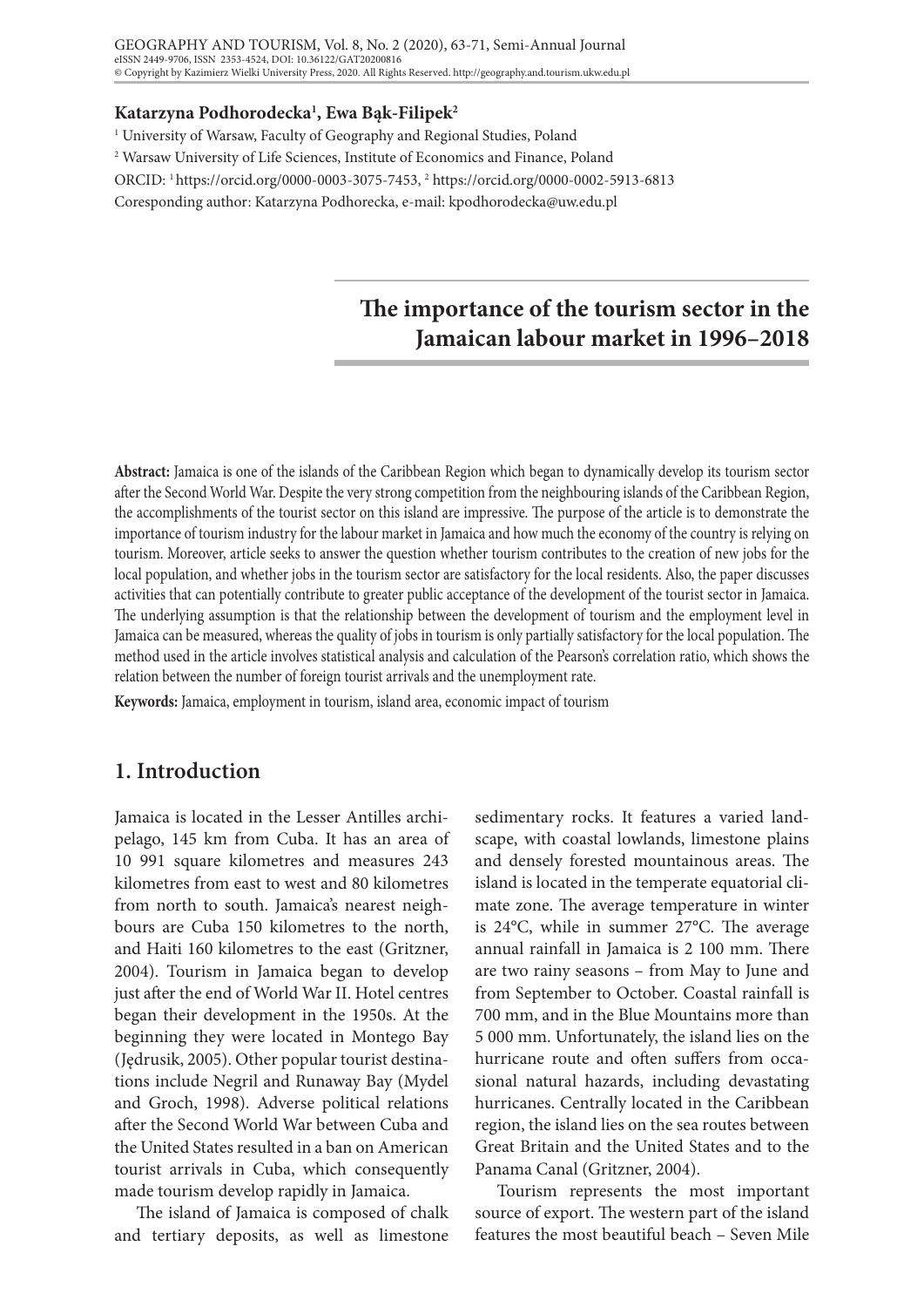Beach – along which there are many luxury hotels (www.travelek24.pl/2018/02/jamajka-co-zobaczyc-informacje-ceny.html). The main Jamaican tourism product is coastal tourism usually referred to as 'sun, sea and sand' (Hyman, 2014). The problem of Jamaica tourism sector development lies in the questionable brand of the country connected with economic instability, crime and corruption (Johnson, 2014), as well as its reputation of aggressive vendors (Henthorne et al., 2013).

The central part of Jamaica is particularly popular among tourists owing to its numerous attractions – for example, waterfalls on the Dunn River and Nine Mile (Bob Marley's birth and burial place). In the eastern part of the island there are the Blue Mountains with excellent coffee plantations, sugar cane, bananas, jam, citrus trees and coconut palms. Animal husbandry includes poultry, cattle, pigs, goats and crustaceans (www.cia.gov/library/publications/the-world-factbook/geos/jm.html). Employment in agriculture (2017) amounted to 16% (www.cia.gov/library/publications/ the-world-factbook/geos/jm.html), and the agricultural sector (2017) was responsible for generating 7% of GDP. Industry accounted for 21%, and services 72% (including tourism 18%); however the multiplier effect resulting from tourism can be two times higher. The communication network is quite well developed,

and the length of roads is about 19 000 km, of which 70% is paved (www.encyklopedia. pwn.pl/haslo/Jamajka-Gospodarka;4574376. html). Jamaica is divided into 3 counties and 14 parishes, and most major towns hold local parish offices. Kingston was founded in 1692 after a huge earthquake had destroyed the city of Fort Royal, and it became the capital in 1872. Prior to this, the British capitals were Fort Royal and Spanish Town. Island nations in the Caribbean received the name 'West Indies', with Jamaica being the largest of the English-speaking Caribbean islands (Gritzner, 2004).

The aim of the article is to describe the impact of tourism industry on the Jamaican labour market. Furthermore, the authors seek to answer the question whether the tourism sector contributes to the creation of jobs for the community, and whether jobs in the tourism sector are of good quality, as well as what should be done to ensure greater public acceptance for the development of the tourist sector in Jamaica? It was assumed that the relationship between the development of tourism and the employment level in Jamaica exists, yet the quality of jobs in the tourism sector is not satisfactory enough. The article employs statistical analysis paired with Pearson's correlation ratio, and examines the relation between the number of foreign tourist arrivals and the unemployment rate.

## **2. The impact of tourism on economy and labour market – literature discussion**

According to the World Economic Forum (WEF), tourism is one of the pillars for the development of the global labour market in the coming decade (www.portalsamorzadowy. pl/wydarzenia-lokalne/turystyka-napedza-rynek-pracy,92342.html). Many researchers have dealt with the analysis of the importance of tourism to the economies of individual countries. There is often a strong correlation between the expenditures of foreign tourists and economic growth (Dritsakis, 2004). Also, many researches focus on the importance of tourism in islands areas (Jędrusik, 2019). Tourism is a field that concerns numerous sectors

of the national economy. Furthermore, tourism has become the dominant economic sector for many destinations, which is particularly true for island territories located in a tropical climate; it generates both revenues and gives employment opportunities. It also improves the balance of payments. The multiplier effect of tourism gives islands a chance to grow. The results of Seetanah (2011) research on the analysis of 19 islands have shown that tourism is an important development factor behind the economic growth in island territories. However, many researchers point to the problem of inadequate pay and dependency of employ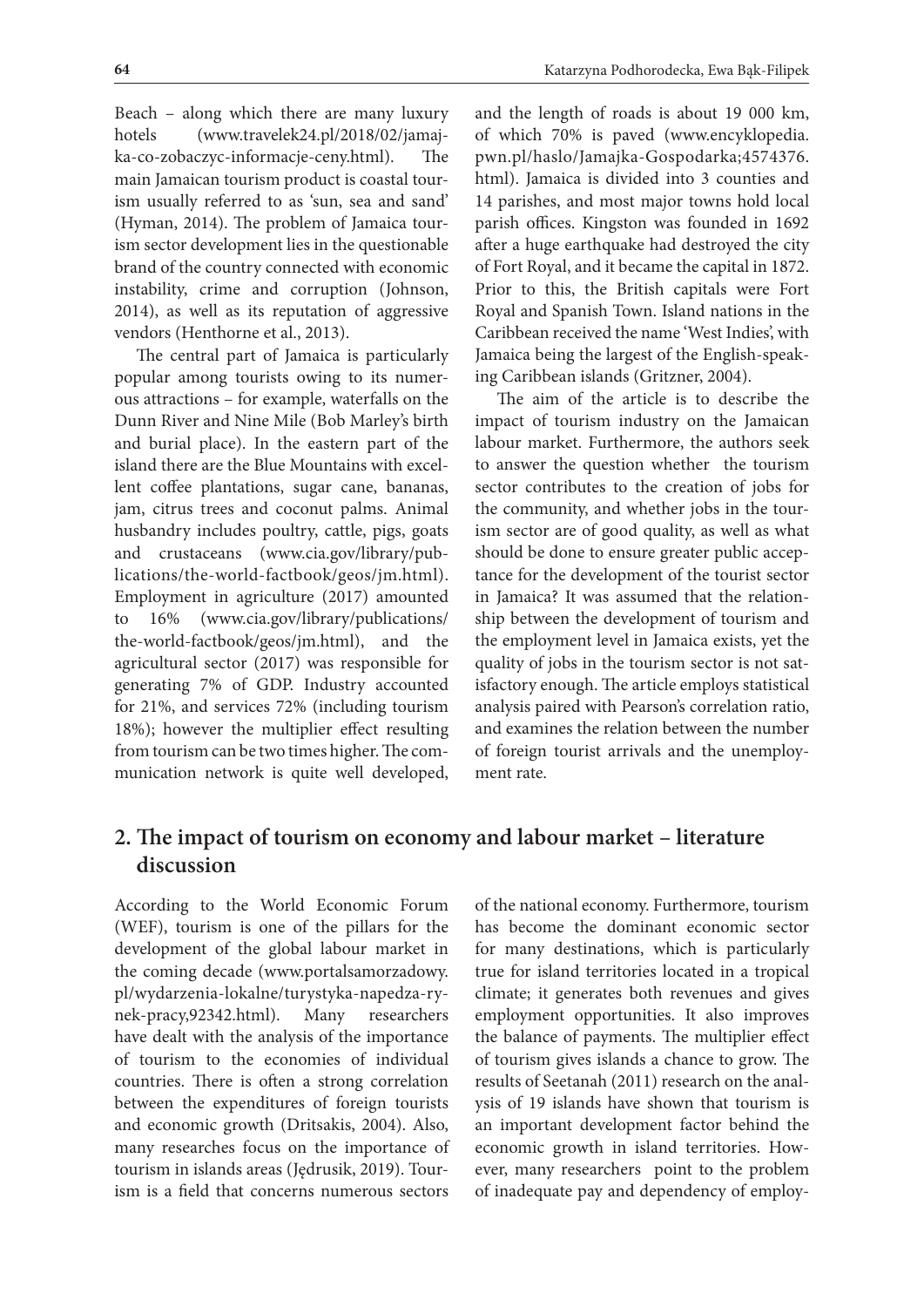ees in the tourism sector from wealthy visitors (Kingsbury, 2011).

The labour market in tourism consists of entities providing employment in five main areas: (i) activities related to culture, entertainment and recreation, (ii) organisation of tourism and tourist intermediation, (iii) passenger transport, (iv) catering and (v) accommodation.

Tourism industry frequently struggles with numerous negative occurrences, including undeclared work, not reporting part of remuneration for tax purposes, employment of foreigners without valid work permit (particularly in services related to culture, entertainment and recreation), concealment of income (especially on the part of entities offering accommodation) and running unregistered business activity (most notably in passenger transport) (Badanie rynku pracy w turystyce, 2017). People working in tourist accommodation are predominantly women (approx. 60%). Additionally, employees with low education constitute over one-third of the labour market in this segment. Furthermore, the job market in this sector is characterised by considerable seasonal fluctuations.

Permanent employment relationship is most frequently declared by the employees of entities whose main scope of activity is the organisation of tourism and tourist intermediation. On the other hand, jobs in companies or institutions providing accommodation services tend to be seasonal (Badanie rynku pracy w turystyce, 2017). While tourism can certainly be considered a viable development opportunity, local population is exceedingly often overlooked in tourism professions as both investors and employees (Liua and Wall, 2006). Many organisations face a big challenge of finding suitable employees, especially in remote locations. What attracts tourists does not always attract employees to the tourism sector. After all, employees must live and work for a longer period of time in a given area (Solnet et al., 2014 after Vaugeois and Rollins, 2007).

Remote areas that are popular among tourists usually have problems with the internal labour market. The local employee supply is insufficient to meet the demand for labour

(Lundberg et al., 2009; Solnet et al., 2014). Groups of migrants are interested in working in tourism in countries far away from their homeland (Janta et al., 2011; Solnet et al., 2014). It is assumed that tourism planning should take into account both the needs of residents and the needs of visitors (Liua and Wall, 2006). If tourism is to have a positive effect on the local population, it must develop with the support of the local population and their involvement. Many tourism plans do not place enough emphasis on developing these resources. In addition, the type of tourism that is pursued in a given region does not necessarily correspond to the needs and expectations of the local people, who do not gain as much profit from tourism as they should. The development of human resources most often focuses on the needs of large international corporations (Liua and Wall, 2006).

On the other hand, the positive impact of tourism on the labour market is apparent when we compare the unemployment rate in places receiving a large number of tourists the national average. Tourism is a sector of the economy that offers opportunities to counteract unemployment and create new jobs (Alejziak, 2007). However, it should be remembered that the tourist sector is struggling with a considerable problem of employment seasonality (Smuga, 2007). While it is certainly important to involve the inhabitants in providing services to tourists, the needs of local residents should also be addressed. Many tourist areas are directly dependent on foreign investments (Tourism in Small Island Developing States…, 2014). Since groups of migrants are willing to work in tourism in countries located far from their homeland (Solnet et al., 2014), politicians should include tourism in their development plans, with particular emphasis on the promotion and use of local products and the skills of islanders (Tourism in Small Island Developing States…, 2014).

The tourism industry needs a lot of people, which is why it is heavily dependent on the human factor, but also requires natural resources and large investments to provide quality of products and services (Measuring Employment in the Tourism Industries..., 2014).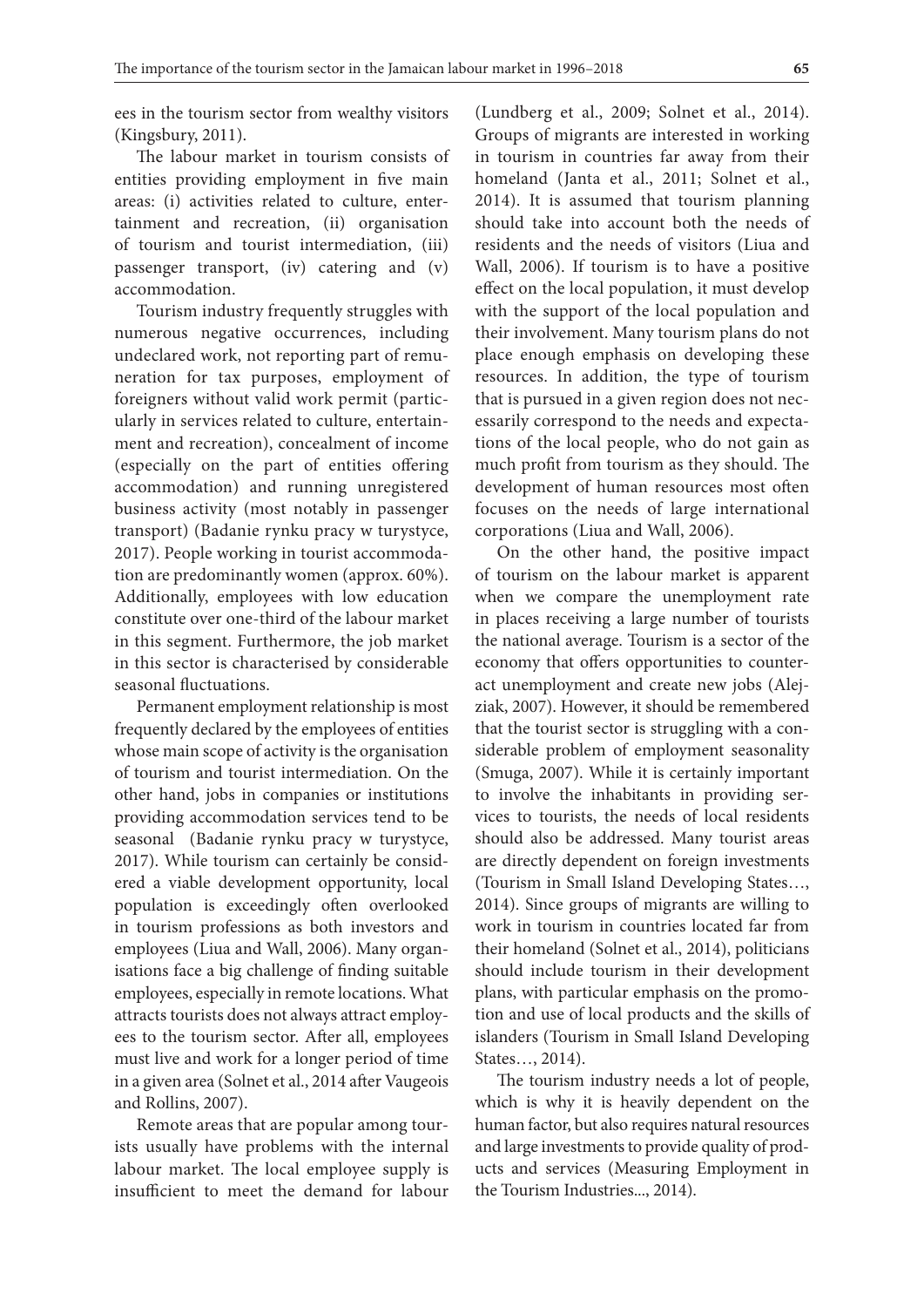### **3. Method used in the paper**

The main method used in the article involves statistical analysis of the data connected with tourism sector and unemployment in Jamaica. The main purpose of this chapter is to calculate the Pearson's correlation ratio between the changes in tourism intensity ratio and the unemployment rate (in %) in Jamaica in 1996–2018.

It has been assumed that the development of tourism in Jamaica is bound to stimulate the labour market. Therefore, with the increase in the number of tourist arrivals in Jamaica, the unemployment rate on the island should diminish. In order to assess this relationship, the authors employed Pearson's correlation coefficient formula:

#### **4. Tourism development in Jamaica**

Jamaica is as a music destination similar to New Orleans in the United States, because it is the birthplace of reggae music. The areas most known for their reggae heritage include Negril, St Ann and Kingston's Trench Town. The areas in question are also well developed, and thus, can potentially strive to increase the number of tourist arrivals (Dunn, 1999). Tourists travelling to Jamaica are usually aged 25–49. Visitors who travel with their families are mostly looking for attractions such as horseback riding, as well as historical and nature monuments. They are typically interested in sandy beaches, waterfalls and rafting. In Jamaica there are more than 150 licensed attractions (Dunn, 1999).

In 2018, the gross domestic product per capita in Jamaica amounted to USD 5 114 (2017), and the unemployment rate was 12.3% (www.data.worldbank.org). In the mid-1990s, the number of tourists and one-day visitors in Jamaica exceeded 1 million per year. Figure 1 presents the relation between tourism revenue and GDP in Jamaica in 2007–2017, which ranged from 14 to 18%. There was a decrease in this share in 2009–2012, which was a response to the global economic crisis and the decline in foreign tourism in the Caribbean Region.

$$
\overline{x} = \frac{1}{n} \sum_{i=1}^{n} x_i, \overline{y} = \frac{1}{n} \sum_{i=1}^{n} y_i
$$

Pearson's linear correlation coefficient determines the level of linear dependence between the examined features. We assume that *x* and *y* are random variables with continuous distributions,  $x_i$ ,  $y_i$  are the values of random samples of these variables  $(i = 1, 2, ..., n)$ , whereas x, y denote values of these samples, where:

n – the number of surveyed units – a time series of the number of years analysed,

 $x_{i}$  – the value of the first feature – intensity indicator of tourist movement,

 $y_i$  – the value of the second feature – unemployment rate (in %).

Jamaica is the island of choice to 8% of all tourists in the Caribbean region, which is less than the Dominican Republic (18%) and Puerto Rico (13%), but almost on a par with the Bahamas (9%) (Tourism in the Americas, 2013). One should also note that for the Caribbean Region the percentage of foreign tourists who travel for leisure, recreation and holiday purposes is about 75%, while in South America it is 62%, in Central America 58% and in North America only 33% (Tourism in the Americas, 2013).

The Spanish colonial heritage is particularly apparent in the city of Kingston, which is regarded as the cultural centre of the island. It is also one of the oldest colonial cities in the Western Hemisphere. Kingston is known as a modern and sprawling city. It is situated on a wide plain area facing the shore line to the south and the Blue Mountains to the north. Parishes neighbouring the capital are also considerably urbanised and attract the population from the rest of the island (Gritzner, 2004).

The distance from the capital city of Kingston, located on the south shoreline, to Annotto Bay, the northernmost point, is 36 kilometres. Jamaica is a country of stark contrasts and many problems, such as urban sprawl, poverty, crime and violence, struggling with poor economic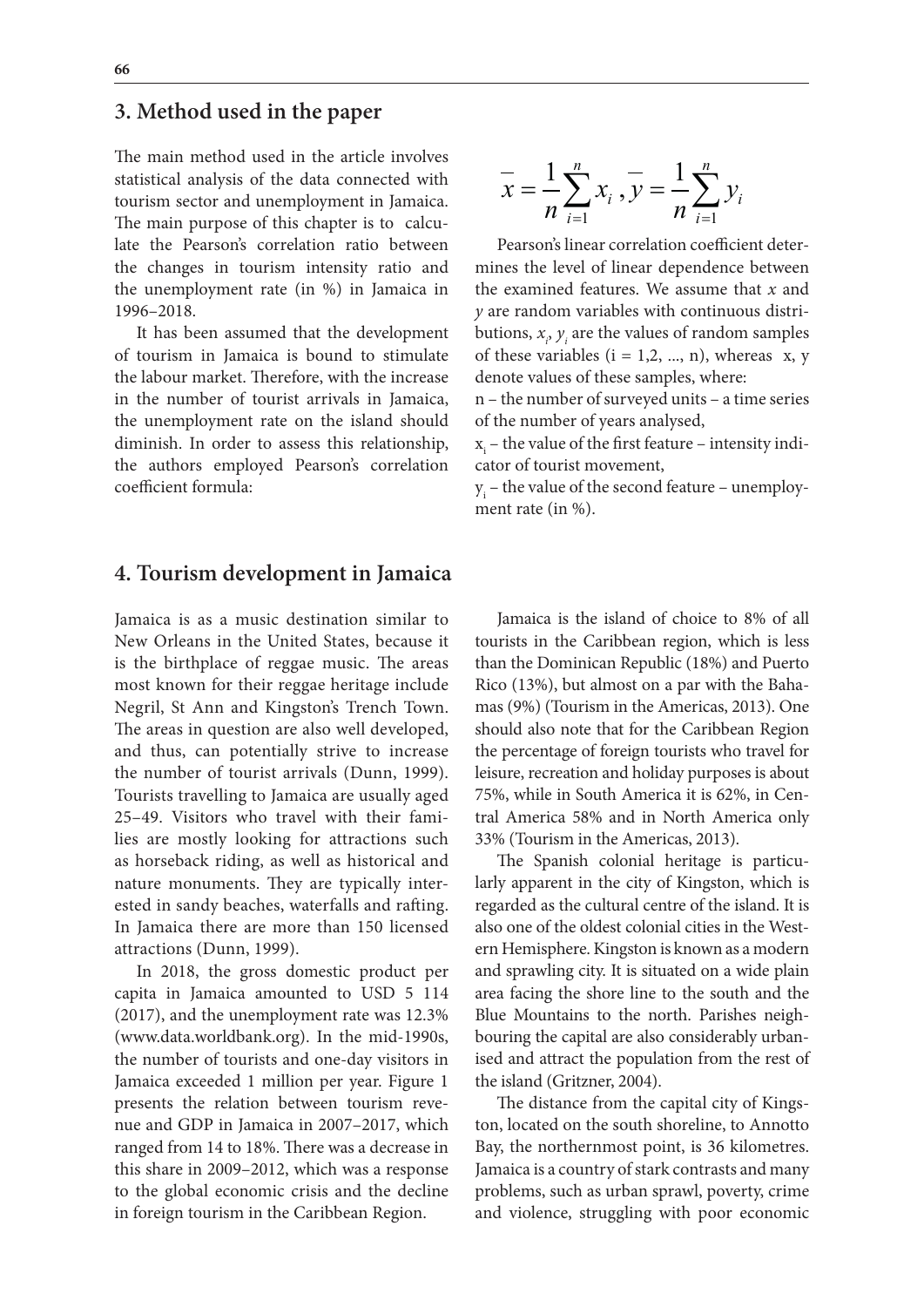situation and high foreign debt. It is a "country of incredible scenic beauty, with many natural resources and a rich cultural life (…) and a beautiful natural landscape" (Gritzner, 2004).

The island is famous for a rich and varied natural environment. The landscapes range from low-lying coastal plains to the high areas of the Blue Mountain, reaching elevation of almost 2 286 metres. Furthermore, the islands is considerably varied in terms of climate – in the lowlands, the distribution of temperatures is typical of an equatorial climate (24–28°C), mountainous areas feature an amplitude of

15–18°C, whereas temperatures in the upper parts of the mountains may drop even below 10°C (Gritzner, 2004). Jamaica is famous for its bauxite resources used for the production of aluminium.

The year 2008, i.e. shortly before the global economic downturn, proved to be particularly successful for tourism as far as GDP is concerned. This was followed by a decrease in the contribution of tourism to the economy in the years 2008–2011. Since 2013 there has been a stable increase of this indicator, with its peak in the years 2016–2018.



**Figure 1**. The share of tourism in Jamaica's GDP in 2007–2018, \*estimations (Source: own study based on UNW-TO data: www.unwto.org)

Figure 2 shows the number of tourists and one-day visitors in Jamaica in the years 1995– 2018 (in thousand), demonstrating a stable increase over the entire study period. Interestingly, even in the years 2007–2010 the increase persisted, despite the fact that a downward trend was observed in the Caribbean Region due to the global economic crisis.



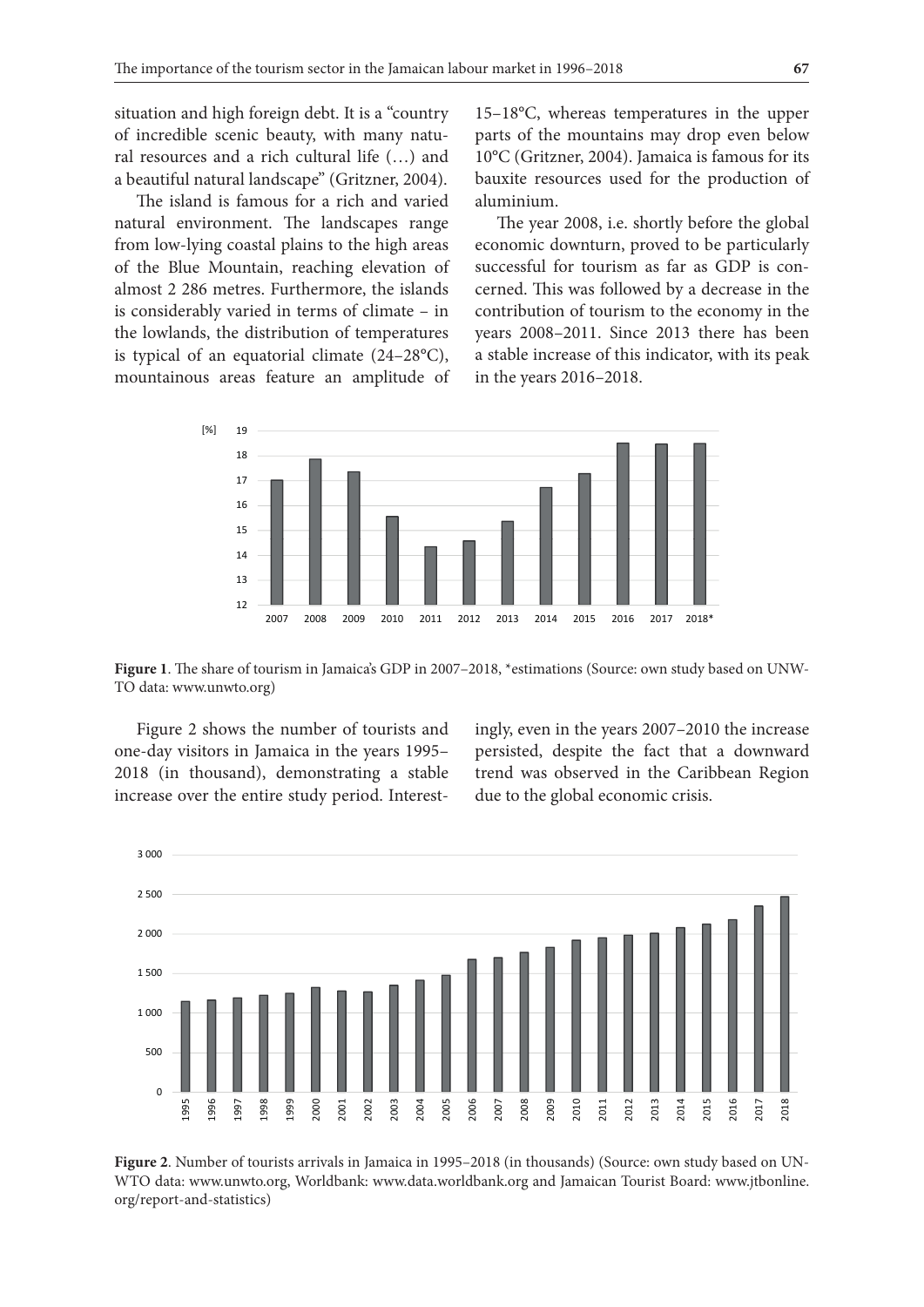### **5. Development of the tourism sector and the labour market in Jamaica**

In general, it can be stated that the role of tourism in improving employment opportunities and the standard of living is considerable. An increase in employment in the direct tourism economy causes an increased demand for work in the indirect tourism economy. Tourism stimulates local labour resources and significantly reduces the unemployment rate (Jarosz, 2006). According to World Travel and Tourism Council (WTTC), in the years 2008–2018 the tourism industry provided employment to 80–115 thousand people in Jamaica. It is estimated that in 2018 the number of people employed in the tourism industry was 118 thousand (Travel & Tourism Economic Impact ..., 2018). The share of the tourism industry in employment in the years 2008–2018 ranged from 7% to 9%. Considering the entire tourism industry, employment amounted to almost 300 000 people, and also had a multiplier effect of 500 000. The tourism economy in 2018 generated 25% of GDP with an induced effect of 30%. It is estimated that by the end of the third decade of the  $21<sup>st</sup>$  century, tourism economy along with the induced effect will account for almost 40% of total employment in Jamaica. The permanent nature of work in tourism sector is most often declared by employees of entities whose main scope of activity is organisation of tourism and tourist agencies, whereas accommodation services mostly tend to provide seasonal jobs.

Sinclair-Maragh and Gursoyb (2015) analysed the attitudes of local residents towards foreign investments in the tourist sector in Jamaica. They studied both the positive and negative effects of tourism development for the local population. They argue that entrepreneurs should create a tourism development strategy in cooperation with residents. In addition, they indicated that it is important to sponsor local events and training programmes for the local community. In their research, they showed that it is important that foreign companies employ local people also on managerial positions, as this will enable the acquisition of knowledge

and skills as well as social advancement, which in turn contributes to a better perception of the social role of tourism (Sinclair-Maragh and Gursoyb, 2015). Moreover, the authors stress the importance of promoting local culture and implementing social programmes. A large number of people in Jamaica work in the tourism sector; according to Pratt (2015) Jamaica belongs to the islands with one of the largest multiplier effects for the sector of hotels and restaurants among the analysed islands belonging to Small Islands Developing States (SIDS). Moreover Sinclair-Maragh (2017) compiled the profile of a Jamaican resident with a positive attitude to tourism development.

Tourism in Jamaica is providing employment to a great number of people. The hotel sector, for example, offers almost 30 000 rooms with another 8 000 planned. In fact, the island is likely to have the most diverse selection of Caribbean rooms and tourist offers (www.thecaribbeancurrent.com/how-important-is-tourism-to-jamaica). An important indicator is the rate of average use of hotel rooms in Jamaica, which in 2017 reached 65% (www.unwto.org). In the article "For Love and Money. Romance Tourism in Jamaica", the authors described the specificity of tourism in Jamaica in connection with the openness of residents and the possibility of pursuing the so-called matrimonial tourism (Pruitt and LaFont, 1995). According to a study by Gamradt (1995), even children in Jamaica identify tourism as an important element to the economy of this island.

Pearson's correlation between the unemployment rate and the tourist intensity ratio in Jamaica in 1996–2018 amounted to -0.341, which can be interpreted as a weak negative correlation between the analysed variables<sup>1</sup>. The tourism intensity ratio was calculated from the number of tourist arrivals divided by the number of population. This means that with the increase in the tourism intensity ratio in Jamaica the unemployment rate decreased,

<sup>1</sup> Correlation was interpreted with the use of the scale presented by S. Ostasiewicz, Z. Rusnak and U. Siedlecka (1999), which assumes the following: no relationship between the studied features – more than -0.2; noticeable albeit low negative correlation – less than -0.2 to -0.4; moderate negative correlation – less than -0.4 to -0.7; significant negative correlation – less than -0.7 to -0.9; very strong negative correlation – less than -0.9.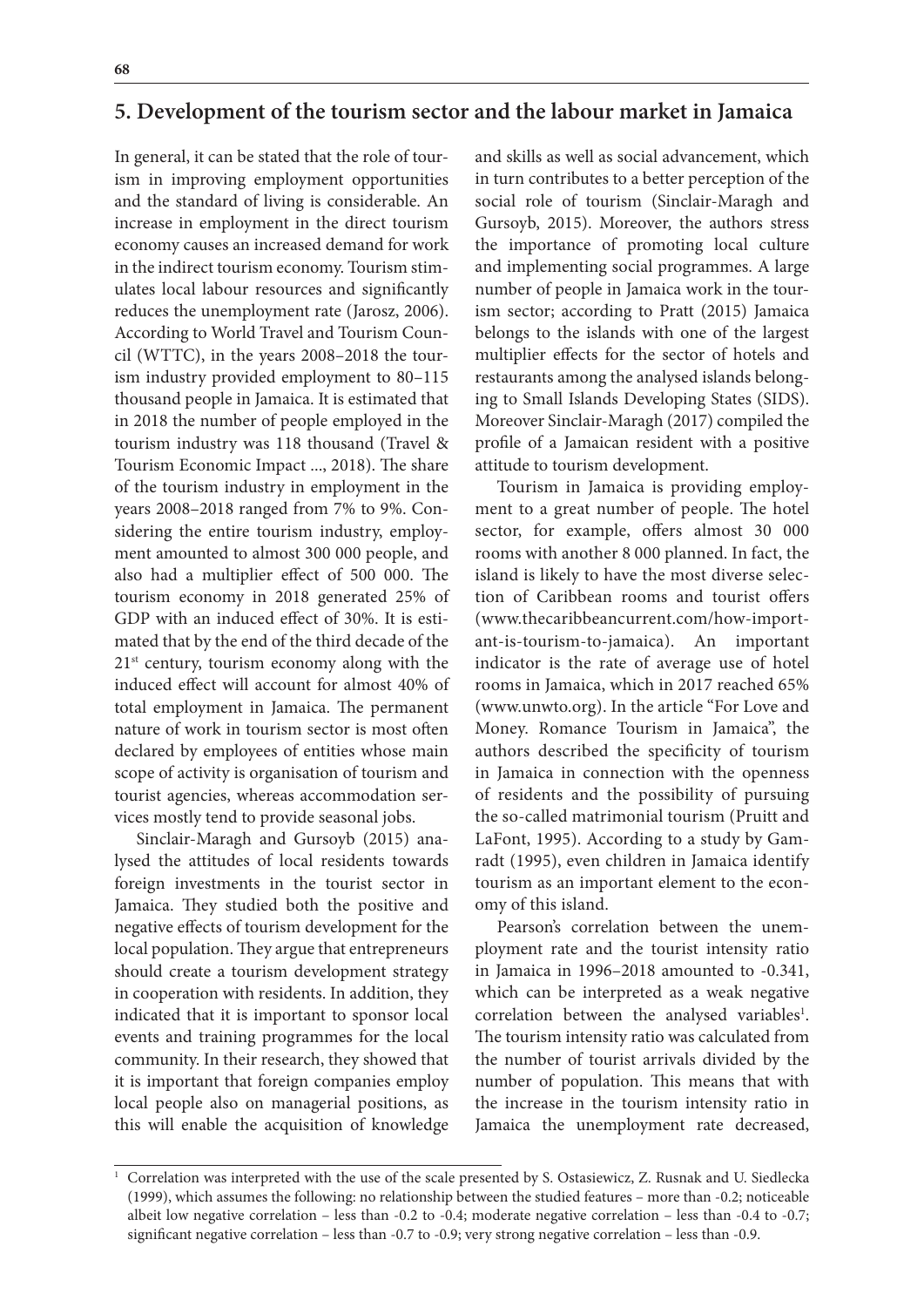and at the time when the tourist intensity ratio decreased, the unemployment rate increased. Figure 3 shows tourism intensity ratio and the unemployment rate in Jamaica between 1996–2018.



**Figure 3**. Tourism intensity ratio and the unemployment rate (in %) in Jamaica in 1996–2018 (Source: own study based on: www.data.worldbank.org, www.unwto.org.)

According to Jamaica's tourism development strategy *Jamaica – Master Plan for Sustainable Tourism Development* (2002) prepared by the Ministry of Sport and Tourism in Jamaica, tourism on this island shall be developed in accordance with the principle of sustainable development. Tourism industry is to respect the cultural heritage of the island and make use of its excellent natural conditions. It is important to increase the percentage of people willing to return to Jamaica, and the local community must have access to higher-level jobs.

'Planning should be bottom-up, not top down' (Jamaica – Master Plan for Sustainable Tourism Development, 2002). The success of tourism should be measured not only by the size of GDP, trade and jobs from the tourism

sector, but also through the economic and social opportunities offered by tourism to the local Jamaican population. The tourism industry must be developed in a sustainable way, with a particular attention to the preservation of existing animal habitats.

According to Padilla and McElroy (2007), Jamaica should focus on bolstering the loyalty of its clients (hence ensuring their subsequent return to the island) and the diversification of tourist products. In the early stage of development, the tourism sector in Jamaica struggled with a high degree of petty crime against tourists. Initially, the problem was countered by creating closed enclaves in which the tourists felt safe (de Albuquerque and McElroy, 1999).

### **6. Summary**

The tourism sector in Jamaica is developing exceptionally well compared to other islands in the Caribbean Region. Jamaica offers a recognizable tourism product connected with reggae music and cuisine. However, the country has not yet established a particularly positive brand. Nevertheless, the image can be altered by reducing the crime rate and financing special promotion programmes in the main tourist markets. The positive outcomes of the tourism

sector in Jamaica is apparent from the fact that the number of arrivals of foreign tourists has been steadily growing, and even the global economic crisis did not cause a decline in the number of inbound tourists. The article shows the relationship between changes in the unemployment rate and the tourism intensity ratio in Jamaica. There is a weak negative relationship between the analysed features. This correlation in years 1996-2018 amounted to -0.341, which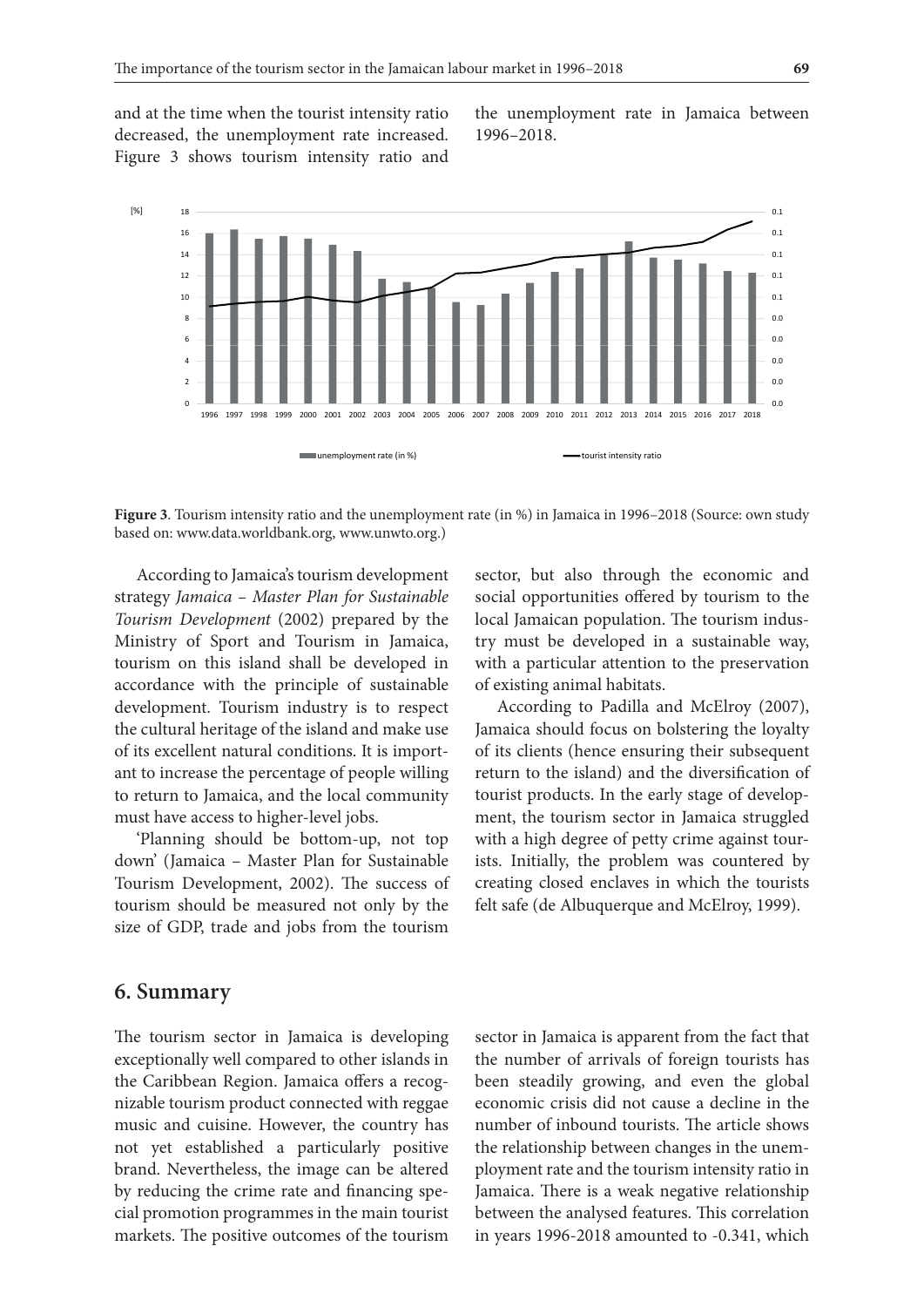means that with the increase in tourism intensity ratio, the unemployment rate in Jamaica declined This appears to confirm the hypothesis put forward at the beginning of the work. Unfortunately, jobs provided by the tourism sector in Jamaica are not at a satisfactory level. The local population has insufficient access to high-end positions. This can be addressed by training and educating people in the tourism industry, especially with regard to managerial and executive positions. Public acceptance for the development of the tourist sector in this country can be improved by allowing the local

communities to participate in crucial decision making with respect to the tourism sector.

The hypothesis put forward at the beginning of the work was confirmed in that the development of tourism contributes to the creation of jobs in Jamaica. It has been shown that an increase in the number of inbound tourists translates into a decline in the unemployment rate on the studied island. One should bear in mind that the unexpected economic downturn caused by COVID-19 is likely to exert adverse impact on the tourism sector, and thus, the employment market in Jamaica.

#### **Referencess**

- Alejziak B., 2007. Monitoring potrzeb na rynku pracy w usługach turystycznych i okołoturystycznych. Biuro ds. Turystyki Urzędu Miasta Krakowa, Kraków [In Polish].
- Badanie rynku pracy w turystyce. Raport z badania. 2017. Grupa BST, Katowice [In Polish].
- De Albuquerque K., McElroy J., 1999. Tourism and Crime in the Caribbean. Annals of Tourism Research 26(4), 968-984.
- Dritsakis N., 2004. Tourism as a long-run economic growth factor: An empirical investigation for Greece using causality analysis. Tourism Economics 10(3), 305-316.
- Dunn L.D., 1999. Tourism attractions. A Critical Analysis of this Subsector in Jamaica. Canoe Press, University of West Indies, Kingston.
- Gamradt J., 1995. Jamaican Children's Reprezentations of Tourism. Annals of Tourism Research 22(4), 735-762.
- Gritzner J.H., 2004. Jamaica. Chelsa House Publishers, Philadelphia.
- Henthorne T.L., George B.P., Smith W.C., 2013. Risk Perception and Buying Behavior: An Examination of Some Relationships in the Context of Cruise Tourism in Jamaica. International Journal of Hospitality & Tourism Administration 14(1), 66-86.
- Hyman T.A., 2014. Assessing the vulnerability of beach tourism and non-beach tourism to climate change: a case study from Jamaica. Journal of Sustainable Tourism 22(8), 1197-1215.
- Jamaica Master Plan for Sustainable Tourism Development, 2002. Ministry of Sport and Tourism, Jamaica.
- Janta H., Ladkin A., Brown L., Lugosi P., 2011. Employment experiences of Polish migrant workers in the UK hospitality industry. Tourism Management 32(5), 1006–1019.
- Jarosz I., 2006. Gospodarcze znaczenie turystyki w krajach UE i w Polsce. Wydawnictwo Promotor, Warszawa [In Polish].
- Jędrusik M., 2005. Wyspy tropikalne. W poszukiwaniu dobrobytu. Wydawnictwa Uniwersytetu Warszawskiego, Warszawa [In Polish].
- Jędrusik M., 2019. Nosy Be (Madagascar) and the neighboring islands versus tourism development. Miscellanea Geographica – Regional Studies on Development 23(1), 23–32.
- Johnson H., 2014. Jamaica: a famous, strong but damaged brand. Place Branding and Public Diplomacy 10(3), 199–217.
- Kingsbury P., 2011. Sociospatial Sublimation: The Human Resources of Love in Sandals Resorts International, Jamaica. Annals of the Association of American Geographers 101(3), 650-669.
- Liua A., Wall G., 2006. Planning tourism employment: a developing country perspective. Tourism Management 27(1), 159–170.
- Lundberg C., Gudmundson A., Andersson T.D., 2009. Herzberg's two-factor theory of work motivation tested empirically on seasonal workers in hospitality and tourism. Tourism Management 30(6), 890–899.